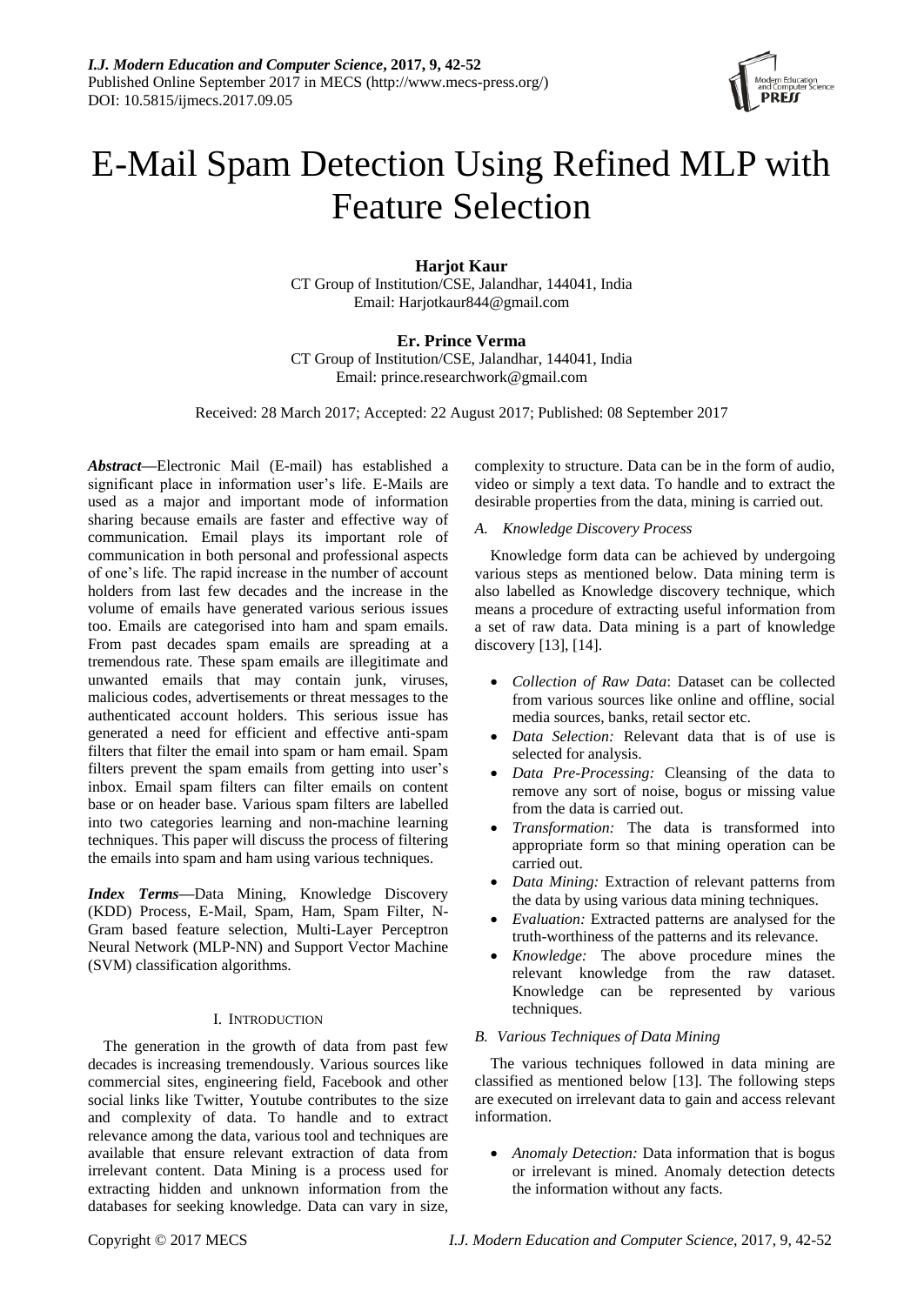*Association Rule Mining (ARM):* It is a process of identifying the relationship among the attributes present in the datasets.

model. Clustering defines its own model and is a descriptive procedure of grouping the data.

 *Clustering:* It is a process that groups the similar data in one cluster without using any predefined



Fig.1. Knowledge Discovery Process in data mining.

- *Classification:* It is a process that has a predefined model and generalises the data into known predetermined classes. Classification is a predictive model.
- *Summarization:* A process of representing the data in a precise form for visualisation.

## *C. Email Spam*

The Internet has become an important and essential part of human life. The increase in the utilisation of internet has increased the number of account holders over various social sites. Email is the simplest and fastest mode of communication over the internet that is used both personally and professionally. Due to the increase in the number of account holders and an increase in the rate of transmission of emails a serious issue of spam emails had aroused. From a survey, it was analysed that over 294 billion emails are sent and received every day. Over 90% emails are reported to be spam emails [15].

Emails are labelled into two categories Spam emails and Ham emails. Spam emails are the junk emails received from illegitimate users that might contain advertisement, malicious code, Virus or to gain personal profit from the user. Spam can be transmitted from any source like Web, Text messages, Fax etc., depending upon the mode of transmission spam can be categorised into various categories like email spam, web spam, text spam, social networking spam [3].

The rate at which email spamming is spreading is increasing tremendously because of the fast and immodest way of sharing information. It was reported that user receives more spam emails than ham emails. Spam filtration is important because of spam waste time, energy, bandwidth, storage and consume other resources [12].

Email can be categorised as a spam email if it shows following characteristics:

- *Unsolicited Email:* Email received from unknown contact or illegitimate contact.
- *Bulk Mailing:* The type of email which is sent in bulk to many users.
- *Nameless Mails:* The type of emails in which the identity of the user is not shown or is hidden.

Spamming is a major issue and causes serious loss of bandwidth and cost billion of dollars to the service providers. It is essential for distinguishing between the spam mail and ham mail. Many algorithms are so far used to successfully characterise the emails on their behaviour but because of the changing technologies, hackers are becoming more intelligent. So, better algorithms with high accuracy are needed that successfully label an email as spam or ham Email. Spam filter technique is used to label the email as a junk and unwanted email and prevents it from entering the authenticated account holder's inbox. Filters can be grouped into two categories [12]:

- *Machine Learning Based Technique***:** These techniques are Support Vector Machine, Multi-Layer Perceptron, Na ve Bayes Algorithm, Decision Tree Based etc.
- *Non-Machine Learning Based Technique:* These techniques are signature based, heuristic scanning, blacklist/whitelist, sandboxing and mail header scanning etc.

The success ratio of machine learning algorithms over non-machine learning algorithms is more. These techniques work by selecting the best features from the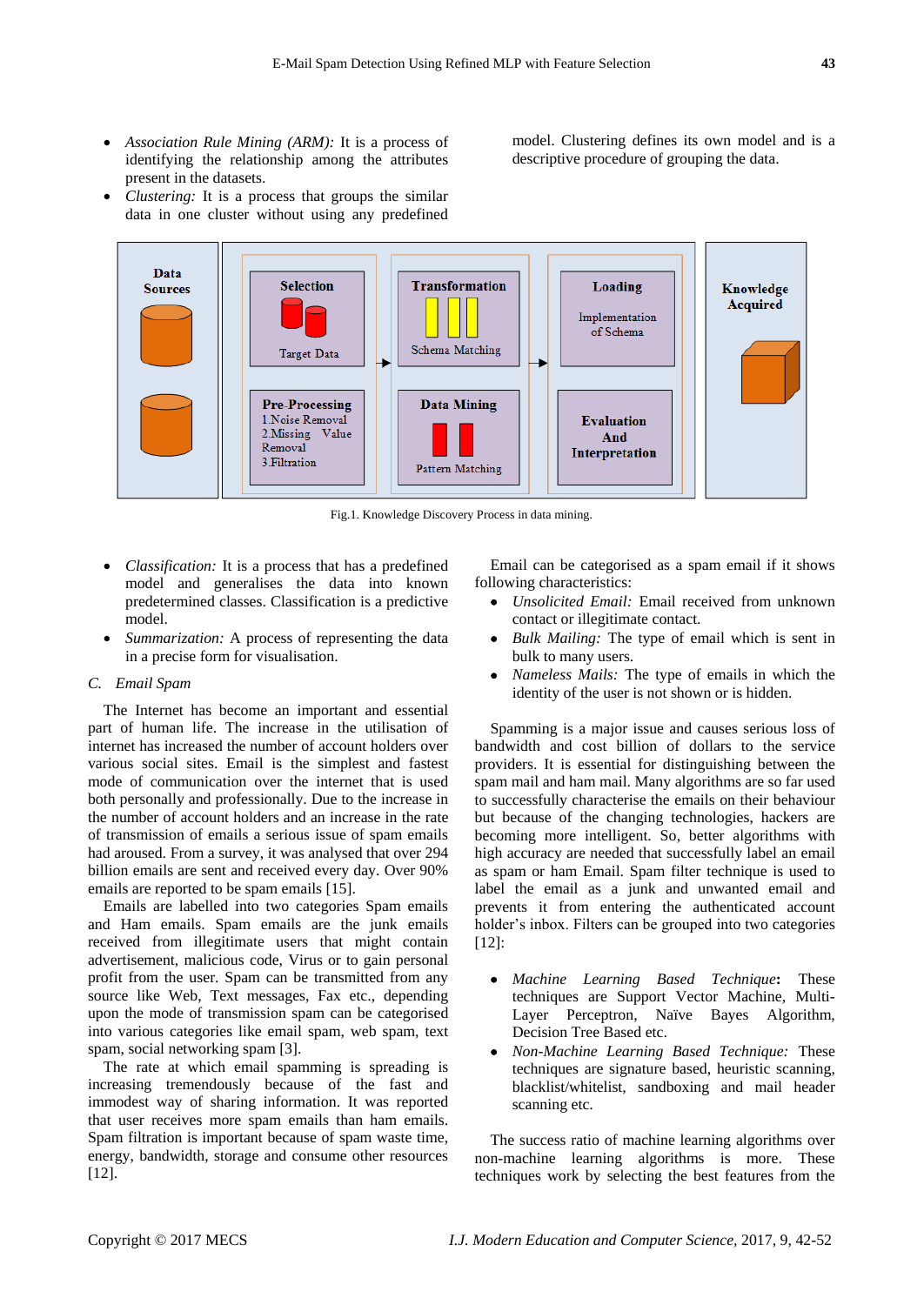data to group the emails as spam or ham. Feature selection can be carried out in two ways:

- *Header Based Selection:* Selecting the best feature from the header of the mail. It contains sender's address, BCC (Blind Carbon Copy), CC (Carbon Copy), To, From, Date and Subject.
- *Content Based Selection:* Selecting the best feature from the content in the mail. It contains the main message either in the form of text, audio or video, attachments etc.

Content Based Feature Selection is proven as the most authenticated feature selection as compared to Header Based as Header Based Feature Selection can be easily tempered by the hackers or spammers.

The survey paper is outlined in different sections. Section 2 represents the related work introducing various papers in the field of email spam detection. Section 3 describes the best feature selection technique to label the email as spam email or ham email by using n-gram based feature selection technique. Section 4 and 5 describes various machine and non-machine learning algorithms for classification of emails and Section 6 concludes the paper and prescribes the best algorithm with high accuracy for spam detection. Section 7 illustrates the conclusion and future steps to be taken to boost the performance of the algorithms.

#### II. RELATED WORK

This section describes various papers about the work carried so far for detection of spam emails.

Bo Yu and Zong-ben Xu (2008) performed a comparative analysis on content-based spam classification using four different machine learning algorithms. This paper classified spam emails using four different machine learning algorithms viz. Naıve Bayesian, Neural Network, Support Vector Machine and Relevance Vector Machine. The analysis was performed on the different training dataset and feature selection. Analysis results demonstrated that NN algorithm is no good enough algorithm to be used as a tool for spam rejection. SVM and RVM machine learning algorithms are better algorithms than NB classifier. Instead of slow learning, RVM is still better algorithm than SVM for spam classification with less execution time and fewer relevance vectors [1].

Tiago A. Almeida and Akebo Yamakami (2010) performed a comparative analysis using content-based filtering for spam. This paper discussed seven different modified versions of Naïve Bayes Classifier and compared those results with Linear Support Vector Machine on six different open and large datasets. The results demonstrated that SVM, Boolean NB and Basic NB are the best algorithms for spam detection. However, SVM executed the accuracy rate higher than 90% for almost all the datasets utilised [2].

Loredana Firte, Camelia Lemnaru and Rodica Potolea (2010) performed a comparative analysis on spam

detection filter using KNN Algorithm and Resampling approach. This paper makes use of the K-NN algorithm for classification of spam emails on the predefined dataset using feature's selected from the content and emails properties. Resampling of the datasets to appropriate set and positive distribution was carried out to make the algorithm efficient for feature selection [3].

Ms.D.Karthika Renuka, Dr.T.Hamsapriya, Mr.M.Raja Chakkaravarthi and Ms.P.Lakshmisurya (2011) performed a comparative analysis of spam classification based on supervised learning using several machine learning techniques. In this analysis, the comparison was done using three different machine learning classification algorithms viz. Naïve Bayes, J48 and Multilayer perceptron (MLP) classifier. Results demonstrated high accuracy for MLP but high time consumption. While Naïve Bayes accuracy was low than MLP but was fast enough in execution and learning. The accuracy of Na  $\mathbf{\ddot{v}}$ e Bayes was enhanced using FBL feature selection and used filtered Bayesian Learning with Na  $\ddot{v}$ e Bayes. The modified Na *ive* Bayes showed the accuracy of 91% [4].

Rushdi Shams and Robert E. Mercer (2013) performed a comparative analysis of the classification of spam emails by using text and readability features. This paper proposed an efficient spam classification method along with feature selection using the content of emails and readability. This paper used four data sets such as CSDMC2010, Spam Assassin, Ling-Spam, and Enronspam. Features are categorised into three categories i.e. traditional features, test features and readability features. The proposed approach is able to classify emails of any language because the features are kept independent of the languages. This paper used five classification based algorithms for spam detection viz. Random Forest (RF), Bagging, Adaboostm 1, Support Vector Machine (SVM) and Naïve Bayes (NB). Results comparison among different classifiers predicted Bagging algorithm to be the best for spam detection [5].

Megha Rathi and Vikas Pareek(2013) performed an analysis on spam email detection through Data Mining by performing analysis on classifiers by selecting and without selecting the features [6].

Anirudh Harisinghaney, Aman Dixit, Saurabh Gupta and Anuja Arora (2014) performed a comparative analysis of text and images by using KNN, Na we Bayes and Reverse-DBSCAN Algorithm for email spam detection. This analysis paper proposed a methodology for detecting text and spam emails. They used Naïve Bayes, K-NN and a modified Reverse DBSCAN (Density- Based Spatial Clustering of Application with Noise) algorithm. Authors used Enron dataset for text and image spam classification. They used Google's open source library, Tesseract for extracting words from images. Results show that these three machine learning algorithms give better results without pre-processing among which Naïve Bayes algorithm is highly accurate than other algorithms [7].

Savita Pundalik Teli and Santosh Kumar Biradar (2014) performed an analysis of effective email classification for spam and non-spam emails [8].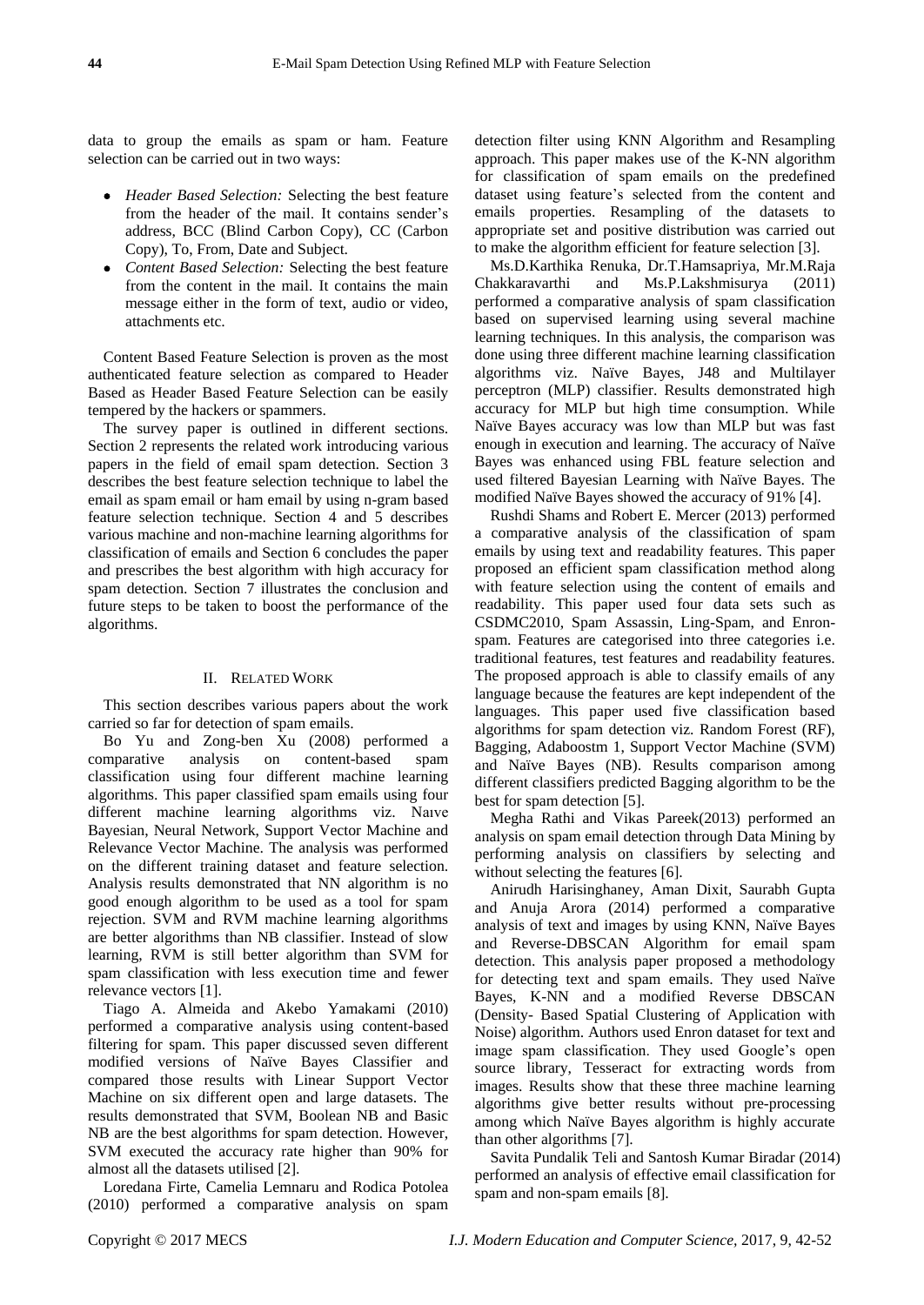Izzat Alsmadi and Ikdam Alhami (2015) performed an analysis on clustering and classification of email contents for the detection of spam. This paper collected a large dataset of personal emails for the spam detection of emails based on folder and subject classification. Supervised approach viz. classification alongside unsupervised approach viz. clustering was performed on the personal data set. This paper used SVM classification algorithm for classifying the data obtained from K-means clustering algorithm. This paper performed three types of classification viz. without removing stop words, removing stop words and using N-gram based classification. The results clearly illustrated that N-gram based classification for spam detection is the best approach for large and Bi-language text [9].

Ali Shafigh Aski and Navid Khalilzadeh Sourati (2016) performed an analysis using Machine Learning". This paper utilised three machine learning algorithms viz. Multi-Layer Neural Network, J48 and Naïve Bayes Classifier for detection of spam emails from ham emails using 23 rules. The model demonstrated high accuracy in case of MLP with high time for execution while Naïve Bayes showed slightly less accuracy than MLP and also low execution time [10].

## III. N-GRAM-BASED FEATURE SELECTION

Feature selection is a dimensionality reduction method which is used for better classification results by selecting the most desirable feature from the pre-processed data. In this survey N-Gram based feature selection is discussed. N-Gram is a prediction based algorithm used for predicting the chance of occurrence of next word after making observations of N-1 words in a sentence or text corpus. N-Grams use probability-based methods for the prediction of next word. N-Gram is used in text mining and natural language processing. N-grams are the group of co-occurring words that move one or X (number of words in a corpus) steps or words ahead while computing N-Grams.

Let  $X$ , be the number of words in a given text corpus  $T$ , the number of N-Grams can be calculated by:

$$
N_{Gram}(T) = X - (N - 1)
$$
 (1)

N-Grams are collected from a text corpus and vary according to the size of N. In the above equation for the calculation of N-Gram, T represents the text, X represents the number of words in the text corpus, and N represents the size of the text.

- *Uni-Gram:* The N-Gram of size one is termed as Uni-Gram. For example, the word "FOOD" in Uni-Gram can be represented by moving one step ahead viz. "F to O", "O to O", "O to D"**.**
- *Bi-Gram or Di-Gram:* The N-Gram of size two is termed as Di-Gram. For example, "FOOD" in Bi-Gram can be represented by moving two steps ahead in the string of data viz. "FO to OO", "OO to

OD".

 *Tri-Gram:* The N-Gram of size three is termed as Tri-Gram and so on for  $N=4$ ,  $N=5$  etc.

N-Gram for a text corpus "Children are enjoying the sunny weather" using  $Bi-Gram(N=2)$  will be

"Children are"

- "Are enjoying"
- "Enjoying the"
- "The sunny"
- "Sunny weather"

In the example of text corpus containing 6 N-grams were listed as we move two steps ahead for generating the possibility of occurrence of next word viz. "Children are", "Are enjoying", "Enjoying the", "The Sunny" and "Sunny weather".



Fig.2. N-Gram Process Diagram.

N-Gram has a wide range of utilisation in various application like spelling correction, plagiarism detection, summarization of words, feature selection, breaking the words in text etc. N-grams are the N number of characters in a text or string and are widely used in various domains because of its ability to deal with noisy ASCII inputs and low error rate. The probability of N-Grams can be calculated by:

- *Simple N-Gram:* Simple N-Gram is a nonsmoothed N-Gram that predicts the probability of next word by labelling equal probability to all the number of words present in the corpus. Suppose if there are N words in a text their probability would be 1/N without taking into consideration about the frequency of occurrence of words.
- *Markov Assumption:* The probability of occurrence of next word depends only on the previous word and this model was labelled as Markov Assumption. Markov Assumption calculates the probability by only considering the last word without taking into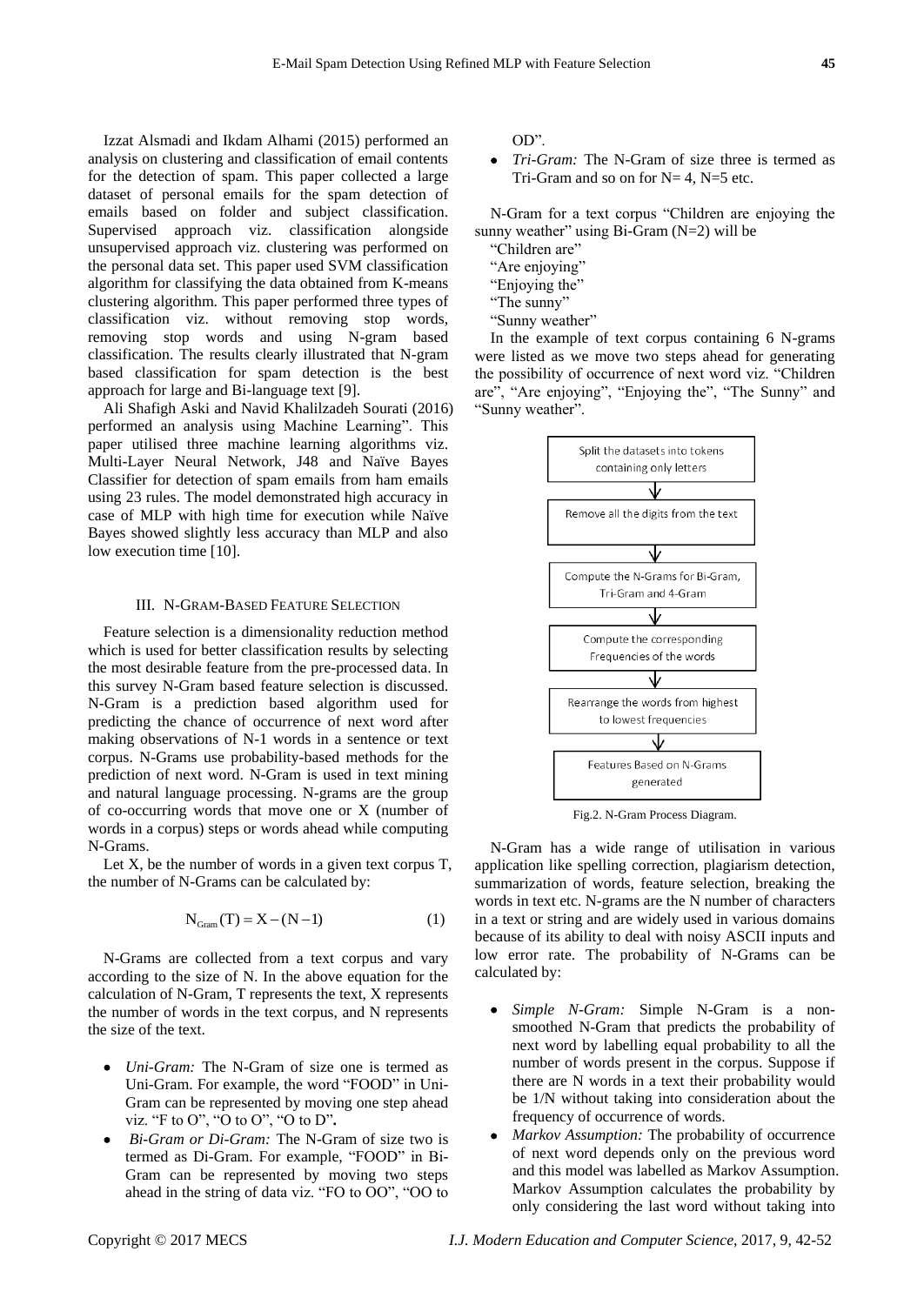consideration about the history of words that occurred in the past. Markov assumption (Bi-Gram) can be upgraded to tri-gram by considering last 2 words in the past and bi-gram can be upgraded to N-Gram by looking N-1 words in the past history. The simplest way to calculate the probability of occurrence of next word is by using Maximum Likelihood Estimation (MLE) which takes counts from the text and normalises the counts to lie in the range interval of [0,1].

- *Smoothing:* The limitation of MLE is that it shows a poor result for the words with low frequencies and for zero probability some N-Gram evaluation metrics does not work. Therefore, smoothing is used along with MLE for making N-Gram efficient for those sequences of words with low frequency by borrowing the probability from higher frequencies.
- *A. Advantages of N-Gram*
	- Words alone cannot provide information but using N-Grams provides an informative combination of words which help in an easy understanding of the meaning of the text.
	- N-Grams can automatically capture the frequencies of words in the text that are repeated usually.
	- N-Gram is independent of the language used in the document. Also, N-Gram can efficiently work with languages like Chinese and Urdu, where the words are not properly distinguished by borders.
	- N-Grams do not require any initial partitioning of text into bag-of-words.
	- N-Gram is highly tolerable towards any kind of words or spelling mistakes. For example, if a word "Table" is written as "Talbe" N-gram can easily recognise the correct existence of the word "Table".
	- N-Gram effectively considers words and its ordering too.
	- Learning rate is fast in N-Gram as compared to other feature selection techniques.

## *B. Dis-Advantages of N-Gram*

- History of the text corpus is not taken into account. N-Gram calculates the probability of the occurrence of next words depending only on the word occurred in the past.
- Metrics Evaluation for low-frequency and zeroprobability of the data is not possible which affects the efficiency of the N-Gram model.

#### IV. NON-MACHINE LEARNING TECHNIQUE

Various algorithms are present for detecting spam in the email system. Some of the algorithms for spam detection can be based on machine learning and some are based on non-machine learning as defined below:

*Non-Machine Learning* is a technique of establishing a relationship among the variables using some selfproclaimed rules without relying on the data for knowledge. Non-machine learning is a non-efficient

- *Signatures:* Signatures contains the information taken from the documents. Signatures detect the spam or threats by generating a unique value called a hash value for each spam message. Signatures can be generated in two ways firstly by fragmenting the words into pairs and secondly by random generation of numbers. Signature uses the hash value with the new email value to compare and to analyse if the email is spam or ham.
- *Blacklist and Whitelist:* A blacklist is a list of spammers or any illegitimate contact that tries to send a spam or malicious email while whitelist is a list that contains legitimate users or contacts that are known to an individual account holder.
- *Heuristic Scanning:* This technique uses rules to detect malicious contents and threats. Heuristic scanning is a faster and efficient technique that detects the spam or threats without executing the file and works by understanding the behaviour. Heuristic scanning allows the user to change the rules.
- *Mail Header Checking***:** In this technique set of rules are developed that are matched with the email header to detect if the email is spam or ham. If the header of the email matches the rules, then it invokes the server and directs the emails that contain an empty field of "From", confliction in "To", confliction in "Subject" etc.

Table 1. Comparison of Different Non- Machine Learning Techniques [12].

| <b>Techniques</b>          | <b>Advantages</b>                                     | <b>Disadvantages</b>                                                   |  |
|----------------------------|-------------------------------------------------------|------------------------------------------------------------------------|--|
| <b>Blacklist/Whitelist</b> | Simple                                                | Can be easily<br>attacked by<br>spammers                               |  |
| <b>Signatures</b>          | Low rate of<br>False positive                         | Unable to detect<br>a spam until<br>unique hash is<br>not distributed. |  |
| <b>Heuristic Scanning</b>  | Users can<br>change rules<br>and is fast<br>technique | Information<br>limited to threats<br>name.                             |  |
| <b>Header Checking</b>     | Easiest<br>technique                                  | Low accuracy<br>for spam<br>detection.                                 |  |

#### V. MACHINE LEARNING TECHNIQUE

*Machine Learning Techniques* enables the computer to learn by itself without being programmed. Machine learning algorithms are more efficient in contrast to those of non-machine learning. Machine learning work in a similar way like data mining, both acquire knowledge from data and find relevance in the data. Machine learning algorithms can be categorised into supervised and unsupervised algorithms. Some of the supervised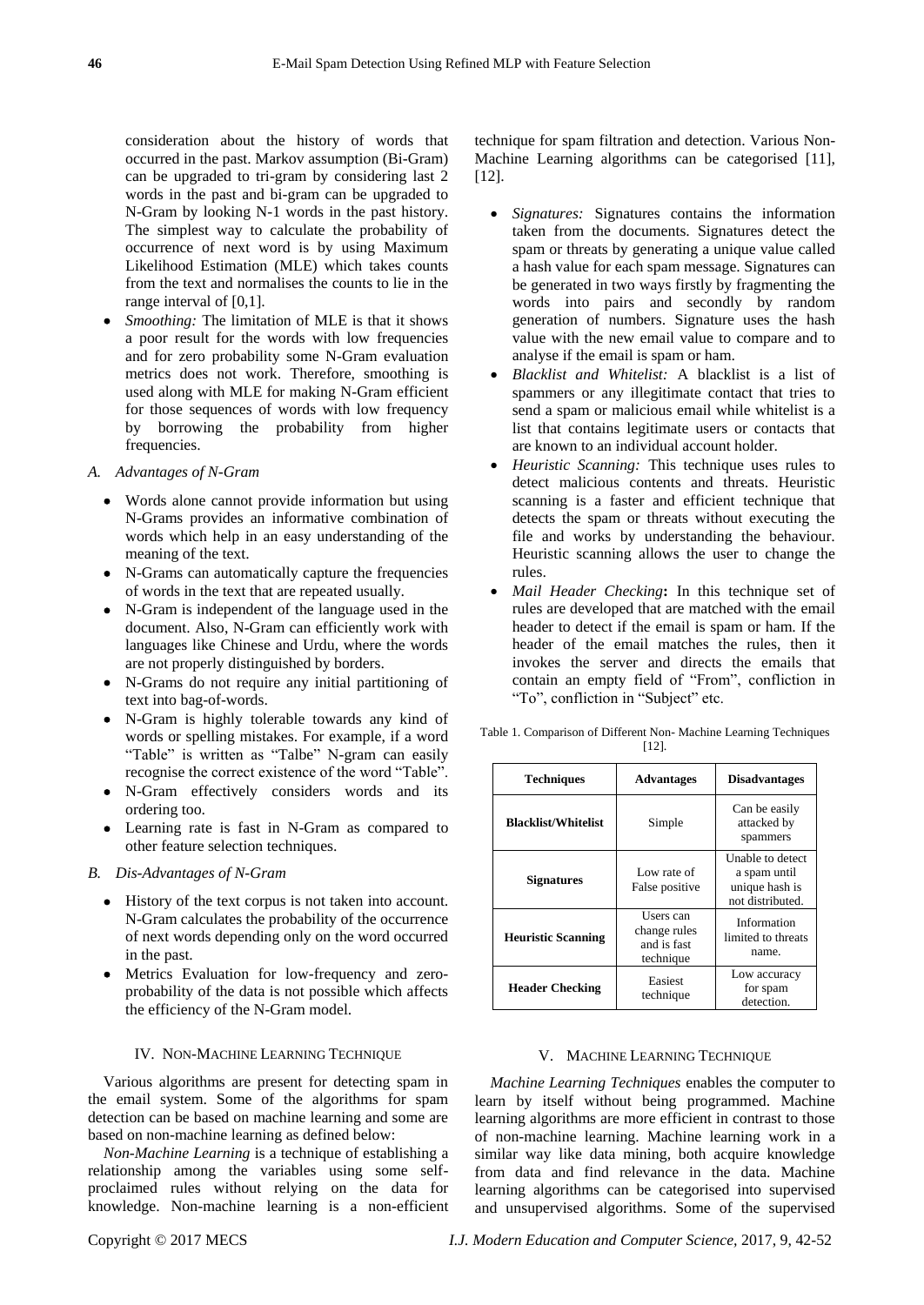machine learning algorithms for classification of data is listed below:

#### *A. Multi-Layer Perceptron Neural Network*

Artificial neural networks are the part of artificial intelligence and MLP is a type of neural network. Multi-Layer Perceptron (MLP) is a feed-forward network that maps the group of inputs to their corresponding outputs. Fig. 2 demonstrates a feed-forward multilayer perceptron neural network [10], [18]. MLP is made up of simple neurons termed as a perceptron. Neural network generates information by enabling input perceptron's consisting the values labelled on them. The activation function of neurons is calculated by the formula mentioned below in the output layer [10]:

$$
\alpha_i = \sigma(\sum_j W_{ij} O_j)
$$
 (2)

Where  $\alpha_i$  represent the level of activation for i<sup>th</sup> neurons; j is the set of neurons of the previous layer;  $W_{ij}$  is the weight of the connection between neurons i and j; O<sub>j</sub> represents the output of j<sup>th</sup> neuron and  $\sigma(x)$  is the transfer function.



Fig.3. Multi-Layer Neural Network Architecture.

A back-propagation strategy based on delta rule is used to train multilayer perceptron network. MLP consist of various neurons divided into various layers, as follows:

- *Input Layer*: This layer generates the input for the network. The number of neurons depends upon the number of input given to the network.
- *Hidden Layer:* The layer that maps the input to the corresponding output is named as a hidden layer. Hidden layers vary in number.
- *Output Layer:* The layer from where the resultant can be seen. The number of neurons in output layer depends upon the learning of the kind of problem.

The type of relationship between the input and output vectors in MLP is a non-linear relationship. This is done by interconnecting the neurons in the antecedent and succeeding layers. Outputs are achieved by multiplying them with weight coefficients. In the training phase, the neural network is given the information regarding training only. Later on, the weights of the network are tuned between [-0.5, 0.5] to minimise the error rate between the expected and observed outputs and to enhance the frequency of training to a predicted level. A sequence untrained inputs are applied to the input to formalise the training. These input set are different from the inputs that are used for the training of the network. Training of the neural network is highly complex due to a large number of variables. MLP holds lots of advantages over other algorithms even if a correct relationship is not induced between the input and output or if the essential and exact information is not achieved [10]. Non-Linear Activation Function of MLP makes MLP different from other networks. Algorithmic steps for MLP- Neural Network can be modelled as:



Fig.4. Multi-Layer Neural Network Process diagram.

Let a dataset D, consist of training samples and their target values, L be the rate of learning by the network to generate a trained network:

- 1. Initialize the weights and the biases of the layers using small random values.
- 2. Compute the weighted sum of the inputs, where

$$
O_i = I_i \tag{4}
$$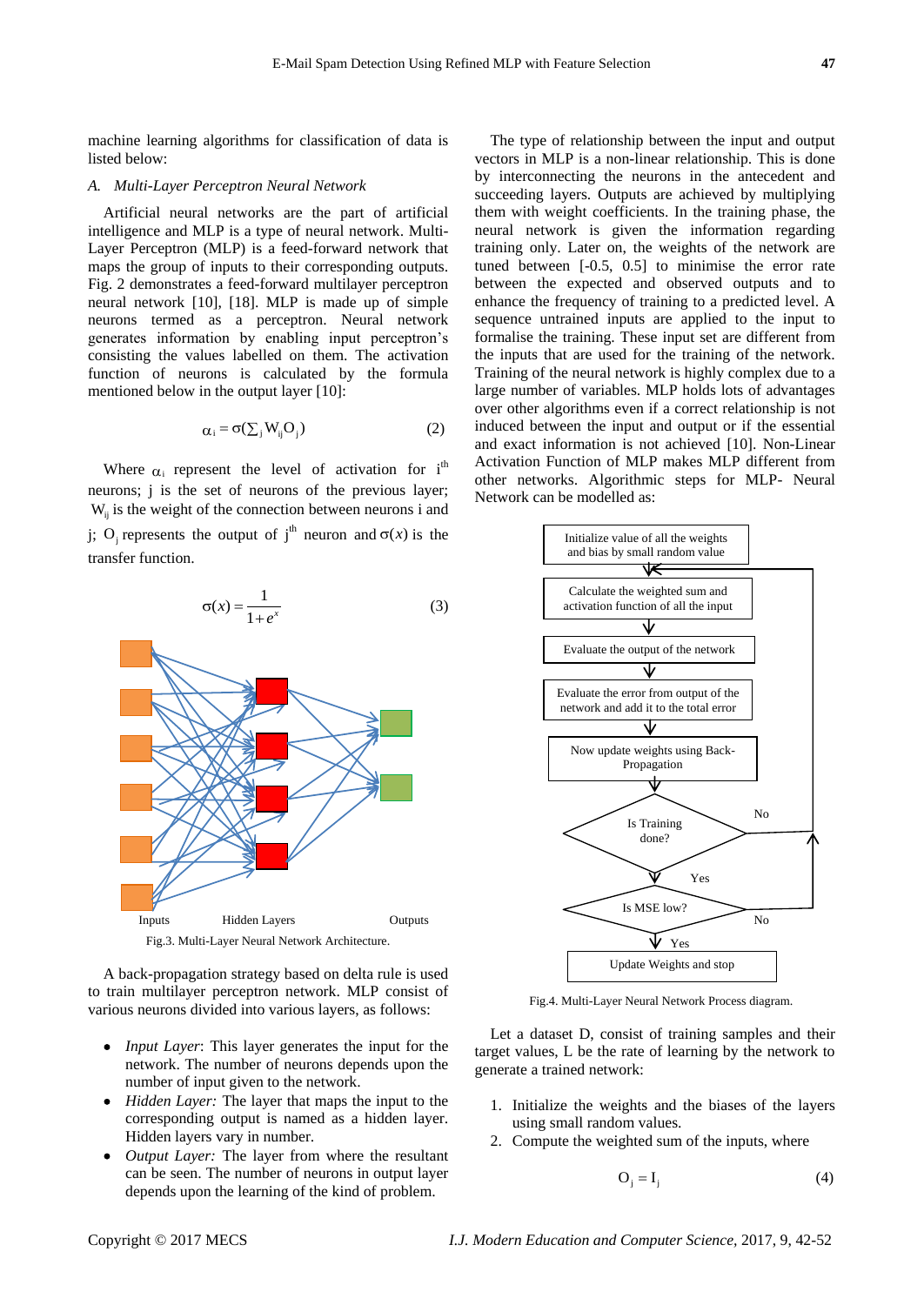The output of the inputs is the true input values.

3. Compute the activation functions of the hidden layers, where

$$
\mathbf{I}_{j} = \sum_{j} \mathbf{W}_{ij} \mathbf{O}_{j} + \mathbf{\theta}_{j} \tag{5}
$$

 Compute the net input of j with respect to 'i' (previous layer).

4. Compute the output of the layers, where

$$
O_j = \frac{1}{1 + e_j^{-1}}
$$
 (6)

5. Compute the error rate by Back-Propagation, Error for output layer:

$$
Error_j = O_j(1 - O_j)(T_j - O_j)
$$
 (7)

Error calculation of next hidden layer, h:

$$
Error_{j} = O_{j}(1 - O_{j})\sum_{h} Error_{h}W_{jh}
$$
 (8)

Weight update:

$$
w_{ij} = w_{ij} + \Delta w_{ij} \tag{9}
$$

Bias update:

$$
\Theta_{j} = \Theta_{j} + \Delta\Theta_{j} \tag{10}
$$

Where  $\Delta w_{ij}$  and  $\Delta \theta_j$  are the change in weight and bias.

#### *B. Support Vector Machine*

Support vector machine (SVM) is a supervised approach for machine learning. The main idea used in SVM is constructing a hyperplane that is optimal for the classification of patterns that can be linearly separated [20]. This algorithm work by plotting each information point in an n-dimensional workspace, where n represents the number of features which are equal to the coordinates in the workspace. The optimal hyper -plane differentiates the classes at this point [21].





In email spam detection, the aim is to divide the email into two categories spam or ham email by using an optimal hyperplane. The idea is to distinguish the two classes to achieve maximum marginal difference between two classes, viz. spam and ham. SVM represents the information points in the workspace, mapped so that the information points of the other categories are partitioned by a maximum marginal difference. New information points are labelled to that same workspace and predictions are conducted to analyse the category of the new information point. SVM can efficiently perform nonlinear classification by kernel trick (similarity function). Algorithmic steps of SVM for the classification process are as follows [19].

- 1. Train the initial SVM using all the training data to have support vectors decision functions.
- 2. Eliminate those support vectors generated from the training of initial SVM whose projections have greatest curvatures on the hypersurface by: finding the projection of the support vectors along the gradient of decision function used, calculate the notion of curvature for every support vector on the hyperplane, lastly sort the support vectors in the decreasing order and deduct the top N-percentage of the vectors of support.
- 3. Retrain the SVM by left over vectors for best decision.
- 4. Use the group of information point to finally train the SVM, generating support vectors.

SVM classifiers are grouped into linear and non-linear classifiers, as follows:

- *Linear Classifiers:* Separating the data points in linear order by using a hyperplane is classified as linear classifiers. There are different hyperplanes but the best way to separate the data using hyperplane is by maximum margin difference viz. the distance of hyperplane and the closest information point of any class.
- *Non-Linear Classifiers:* Sometimes the data is not separated properly or linearly in the high dimensional plane for such separation non-linear classifiers are used that correctly classify the information points and label them to their exact class by using kernel tricks. Some mostly used kernel tricks are as follows:
- *1. Homogenous kernels:* Polynomial kernels that are used for analysing the similarity of vectors are represented by the expression below:

$$
\overrightarrow{k(\alpha_i, \alpha_j)} = (\overrightarrow{\alpha_i, \alpha_j})^d
$$
 (11)

Where k is the kernel function and  $(\alpha_i, \alpha_j)$  are the  $\rightarrow$   $\rightarrow$ vectors of the workspace with d as the degree of the polynomial.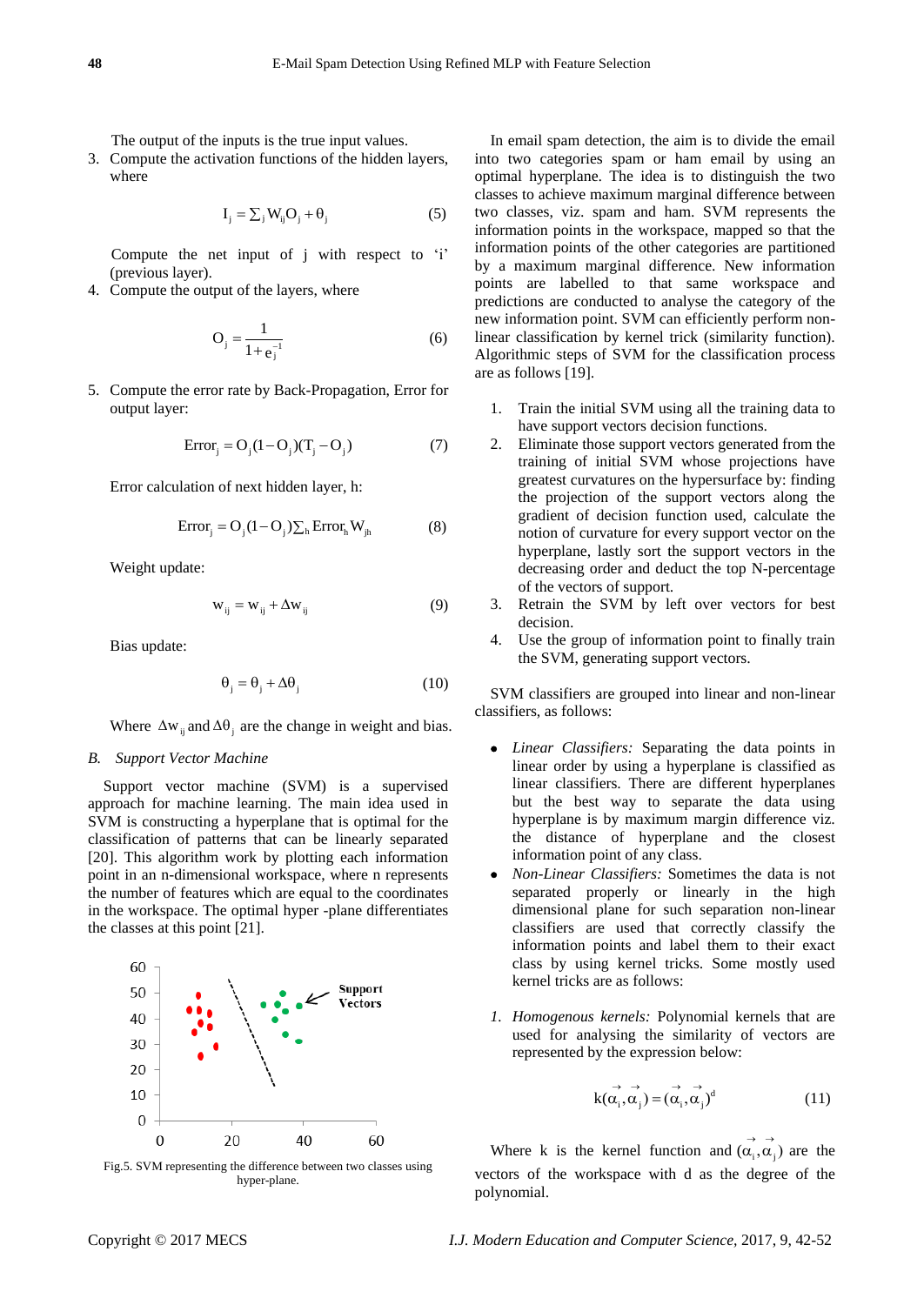*2. Non-Homogenous kernels:* In Non-homogenous kernels, a free parameter is added that leverage the group of features combined together.

$$
k(a, b) = (aTb + c)d
$$
 (12)

#### VI. RESULTS AND DISCUSSION

Results are evaluated on Enron dataset with 6000 emails having 50% spam and ham emails collected from UCI repository. Results comparison ensures which algorithm can correctly remove vague information from the dataset. It was analysed that MLP classification algorithm can correctly classify instances and remove vague information but a randomised approach was<br>followed for removing vague information. for removing vague information. Randomization of the MLP algorithm means it start selecting the initial information by starting arbitrarily from any initial points; this degrades the performance of the algorithm and leads to increase in the model building time of the algorithm. MLP serves several advantages over SVM such as fault tolerance and generalisation. In the future research, effective steps to solve the randomization problem of the MLP algorithm will be considered. For feature selection, n-gram based feature selection technique is implemented on both classification algorithms. Initially pre-processing of the dataset was done to reduce the dimensionality of the dataset. Dimensionality reduction allows the algorithms to efficiently work on large datasets. By n-gram based feature selection 100 best features are considered. Results of n-gram with both the classification algorithms are labelled in Table 3.

Table 2. Comparison of SVM and MLP classification algorithm on Enron Dataset.

| Percentage<br>Split | Parameters /<br>Algorithms                                    | <b>SVM</b> | <b>MLP</b> |  |
|---------------------|---------------------------------------------------------------|------------|------------|--|
| 66%                 | <b>Correctly Classified</b><br><b>Instances</b><br>(Accuracy) | 64.66 %    | 78.09%     |  |
| 66%                 | <b>In-Correctly</b><br><b>Classified Instances</b>            | 35.34%     | 21.91%     |  |
| 66%                 | <b>Sensitivity</b>                                            | 0.65       | 0.781      |  |
| 66%                 | <b>Specificity</b>                                            | 0.489      | 0.786      |  |
| 66%                 | <b>Precision</b>                                              | 0.722      | 0.789      |  |
| 66%                 | <b>F-Measure</b>                                              | 0.563      | 0.783      |  |
| 66%                 | <b>Root Mean Square</b><br>Error (RMSE)                       | 0.594      | 0.386      |  |

Pre-processing of the dataset, eliminates the bogus, missing and incomplete values from the dataset. Secondly, Enron-dataset is a text dataset so it is essential to convert text corpus into words, so as to avoid the performance degradation of the algorithms. The main issue with the MLP classification algorithm is the randomization of the algorithm, that makes the algorithm highly timeconsuming and degrades the performance measure of the MLP classification algorithm. In the research work, the main focus is to uplift the performance the MLP algorithm for the detection of email spamming and to remove any kind of vague information by avoiding the randomization of the classification algorithm.

In Table 2, the pre-processing results can clarify that MLP classification algorithm is a better approach for the detection of spam emails with high accuracy of 78.09%. Sensitivity and Specificity rate for the detection of the spam and ham emails for the MLP is high as considered to the SVM technique with 0.781and 0.786 rate respectively.

MLP algorithm shows better accuracy over SVM algorithm for Enron dataset. Fig. 6 illustrates the comparison between both the classification algorithms, where SVM correctly classified 64.6643% instances with 35.3357 % incorrectly labelled instances while MLP performs better with 78.091% accuracy for correctly labelling the instances and 21.9081% for incorrectly labelled instances. Fig. 7 shows the comparison for root mean square error, for an algorithm it is desirable to have a low root mean square error. In this case, MLP showed a low error rate of 0.3867 while SVM demonstrated 0.5944 error rate.



Fig.6. Classified instances comparison for SVM and MLP Algorithms.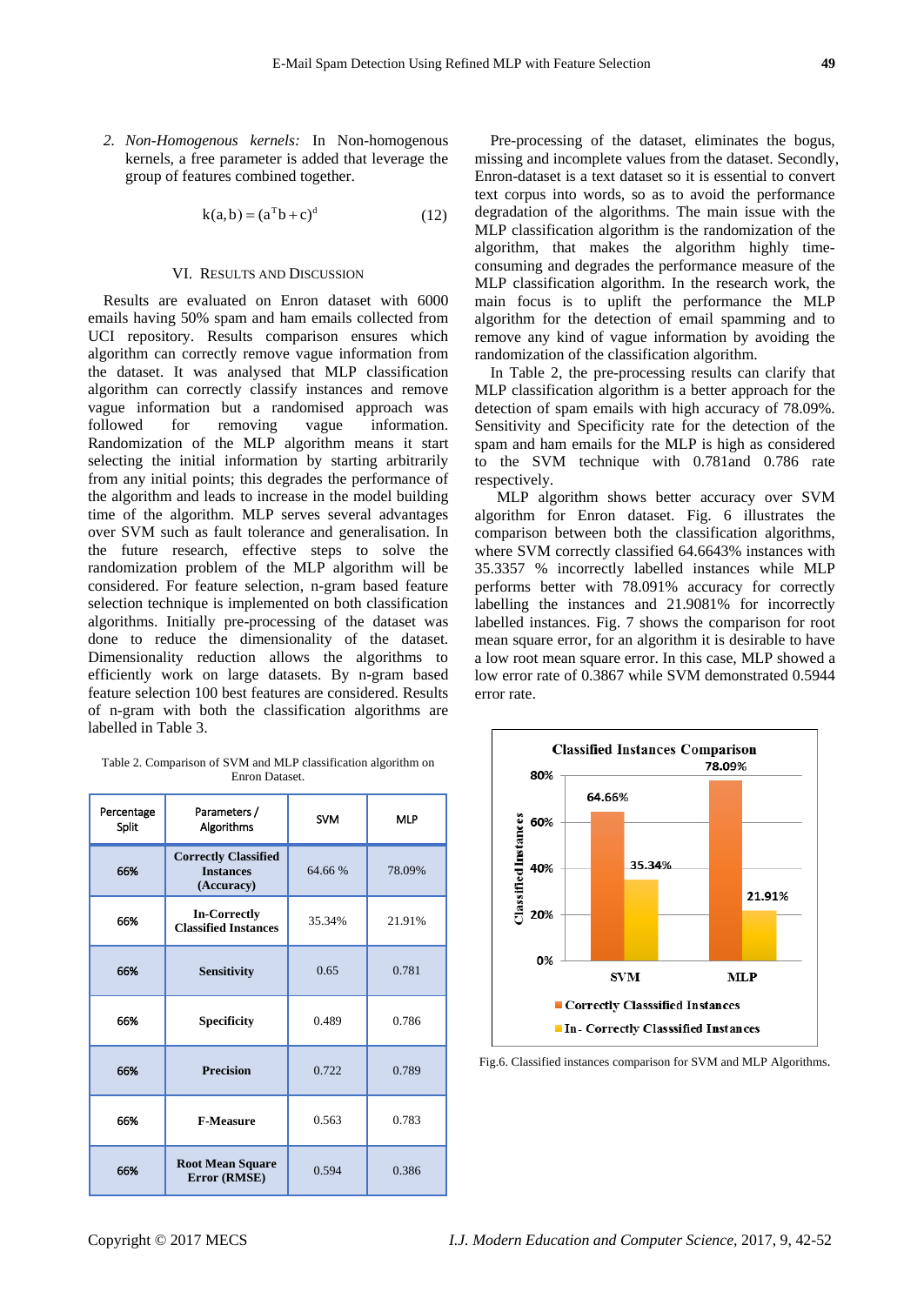

Fig. 7: RMSE comparison for SVM and MLP Algorithms.

In Table 3, N-gram based feature selection for choosing the best features from the dataset is performed by selecting 100 best and optimal features. Result comparison is performed by choosing two consecutive words for Bi-gram, three words for Trigram and four words for Four-gram techniques. After pre-processing and feature selection still MLP guarantees better results

over SVM, because of the limitation of the SVM algorithm to choose information point because of kernel trick it fails to accommodate all the information point lying far from density function.

In Table 3, we can check the fluctuations in the values of the MLP and SVM algorithm, the values are increasing and decreasing for Bi-gram, Tri-gram and Four-gram. The main reason for the fluctuations in the values of the N-Gram is due to the problem of randomization of the MLP classification algorithm. The main work of the N-Gram based feature selection technique is to select the best features from the text dataset. After selecting the best 100 features from the Enron dataset the improvement in the algorithms is by 1% only. The randomization problem of the MLP algorithm still prevails to boost the performance and accuracy of the algorithm.

Our main focus is to enhance the performance of the MLP algorithm to eliminate bogus data from the dataset and to make MLP an efficient algorithm for email spam detection by removing the disadvantage of randomization of the MLP algorithm. In our research work, we performed N-gram analysis up to four words to avoid the formation of sentence corpus, as increasing the value of N (number of words) slower the performance of the algorithm.

|  | Table 3. Comparison of the N-Gram results on MLP and SVM algorithms for Bi-gram, Trigram and Four-gram. |  |  |  |
|--|---------------------------------------------------------------------------------------------------------|--|--|--|
|  |                                                                                                         |  |  |  |

| Percentage<br><b>Split</b> | <b>Algorithms</b>                                             | <b>SVM ALGORITHM</b>          |                         | <b>MLP ALGORITHM</b>     |                        |                         |                          |
|----------------------------|---------------------------------------------------------------|-------------------------------|-------------------------|--------------------------|------------------------|-------------------------|--------------------------|
| 66%                        | <b>Parameters</b>                                             | <b>Bi-Gram-</b><br><b>SVM</b> | Tri-Gram-<br><b>SVM</b> | Four-Gram-<br><b>SVM</b> | Bi-Gram-<br><b>MLP</b> | Tri-Gram-<br><b>MLP</b> | Four-Gram-<br><b>MLP</b> |
| 66%                        | <b>Correctly Classified</b><br><b>Instances</b><br>(Accuracy) | 65.01%                        | 63.95%                  | 63.95%                   | 79.15%                 | 81.62%                  | 79.85%                   |
| 66%                        | <b>In-Correctly</b><br><b>Classified Instances</b>            | 34.98%                        | 36.04%                  | 36.04%                   | 20.84%                 | 18.37%                  | 20.14%                   |
| 66%                        | Sensitivity                                                   | 0.622                         | 0.64                    | 0.64                     | 0.792                  | 0.816                   | 0.799                    |
| 66%                        | Specificity                                                   | 0.37                          | 0.360                   | 0.360                    | 0.807                  | 0.838                   | 0.802                    |
| 66%                        | <b>Precision</b>                                              | 0.387                         | 0.409                   | 0.409                    | 0.806                  | 0.833                   | 0.817                    |
| 66%                        | Recall                                                        | 0.622                         | 0.64                    | 0.64                     | 0.792                  | 0.816                   | 0.799                    |
| 66%                        | <b>F-Measure</b>                                              | 0.477                         | 0.499                   | 0.499                    | 0.793                  | 0.818                   | 0.8                      |
| 66%                        | <b>Root Mean Square</b><br>Error (RMSE)                       | 0.614                         | 0.600                   | 0.600                    | 0.407                  | 0.392                   | 0.399                    |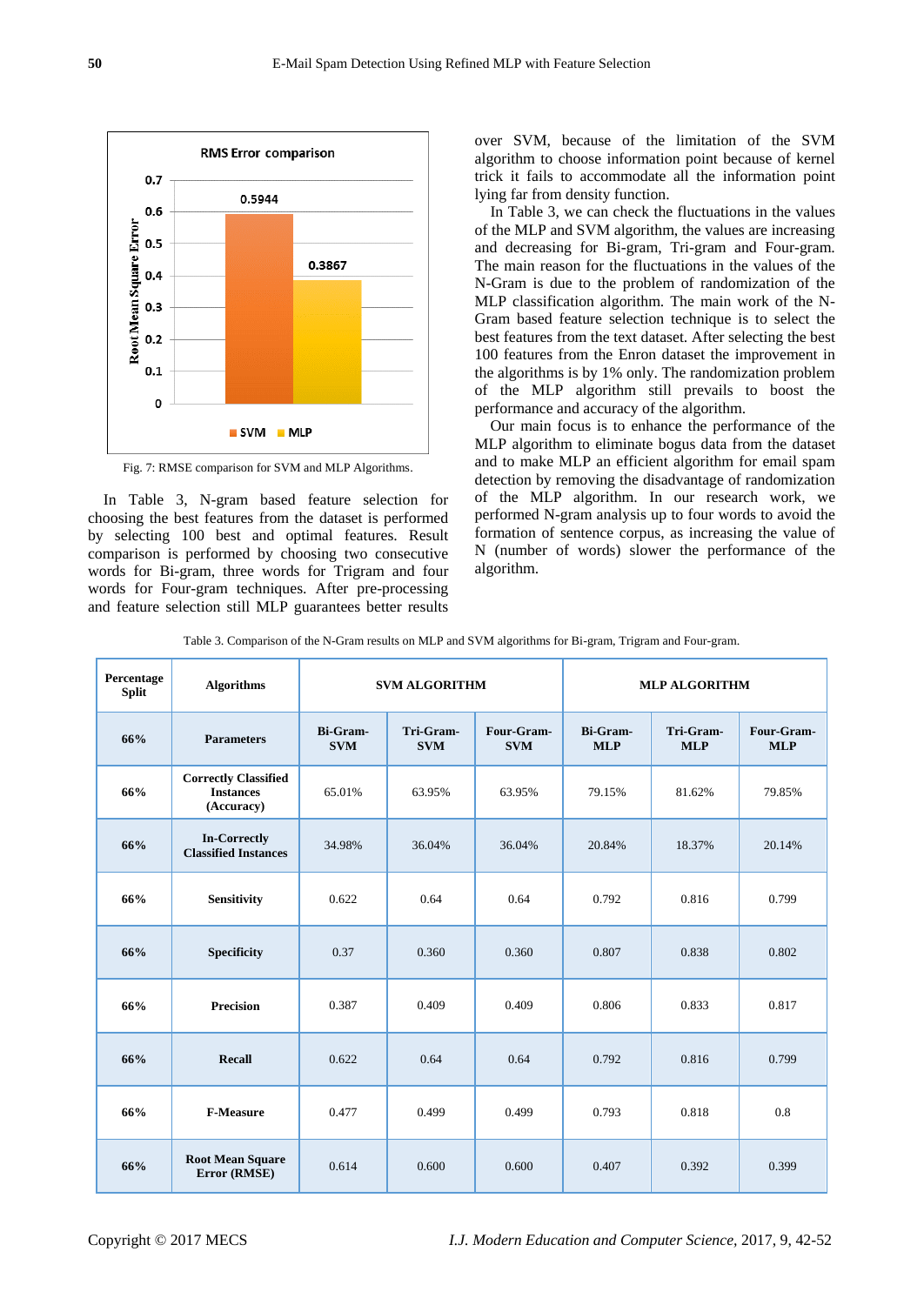### VII.CONCLUSION

In this paper, author illustrated various machine learning and non-machine learning algorithms. From last few decades, the number of account holder has increased and this increased the amount of data and its complexity too. Various illegitimate sources spread its existence over the internet. The major problem user hold is of spam emails from unknown and illegitimate contacts. Various techniques to detect spam emails has discussed by the author in this paper. From various studies conducted so far by various authors it has been concluded that no algorithm guarantees 100% results in spam detection but still there are some algorithms that provide high accuracy for detection of spam emails when used with feature selection technique like MLP neural network but MLP has a limitation of selecting initial information point using a randomized approach which increases the execution and model building time of the MLP algorithm and degrades the performance of the algorithm, so effective and efficient approach to solving the drawback of MLP will be considered and corresponding solution will be carried out in future research which will ensure high accuracy for the detection of spam emails with low execution time along with the n-gram based feature selection technique for removing any noise and outliers in the dataset and for selecting the best possible features from the corpus of irrelevant features by selecting 100 best features.

#### ACKNOWLEDGMENT

The author expresses its humble thanks to CT group of Engineering, Management, and Technology for their motivational participation and encouragement in the research field. The author also presents its gratitude towards computer science research group for the support. The author is thankful to its mentor for guidance throughout the research work.

#### **REFERENCES**

- [1] B. Yu and Z. Xu, "A comparative study for content-based dynamic spam classification using four machine learning algorithms*," Knowledge-Based System-Elsevier*, vol. 21, pp. 355–362, May 2008.
- [2] T. A. Almeida and A. Yamakami, "Content-Based Spam Filtering," in International Joint Conference on Neural Networks (IJCNN) - IEEE, pp. 1-7, 2010.
- [3] L. Firte, C. Lemnaru, R. Potolea, "Spam Detection Filter using KNN Algorithm and Resampling," in *6th International Conference on Intelligent Computer Communication and Processing- IEEE*, pp.27-33, 2010.
- [4] D. K. Renuka, T. Hamsapriya, M. R. Chakkaravarthi and P. L. Surya, "Spam Classification Based on Supervised Learning Using Machine Learning Techniques," in *2011 International Conference on Process Automation, Control and Computing- IEEE*, pp. 1–7, 2011.
- R. Shams and R. E. Mercer, "Classifying Spam Emails using Text and Readability Features," in *International Conference on Data Mining (ICDM) -IEEE*, pp. 657–666, 2013.
- [6] M. Rathi and V. Pareek, "Spam Email Detection through Data Mining - A Comparative Performance Analysis, *International Journal of Modern Education and Computer Science (IJMECS)*, vol. 12, pp. 31-39, December 2013.
- [7] A. Harisinghaney, A. Dixit, S. Gupta, and Anuja Arora, "Text and Image based Spam Email Classification using KNN, Na ïve Bayes and Reverse DBSCAN Algorithm," in *International Conference on Reliability, Optimization and Information Technology (ICROIT)-IEEE*, pp.153-155, 2014.
- [8] S. P. Teli and S. K. Biradar, "Effective Email Classification for Spam and Non- spam," International Journal of Advanced Research in Computer and Software Engineering, vol. 4, June 2014.
- [9] I. Alsmadi and I. Alhami, "Clustering and classification of email contents," *Journal of King Saud University - Computer and Information Science -Elsevier*, vol. 27, no. 1, pp. 46–57, January 2015.
- [10] A. S. Aski and N. K. Sourati, "Proposed efficient algorithm to filter spam using machine learning techniques," *Pacific Science Review- A Natural Science Engineering- Elsevier*., vol. 18, no. 2, pp. 145–149, July 2016.
- [11] M. Prilepok, and P. Berek, "Spam Detection Using Data Compression And Signatures And Signatures," *Cybernetics and Systems: An International Journal,* vol. 44, pp. 533–549, August 2014.
- [12] G. Kaur, R. K. Gurm, "A Survey on Classification Techniques in Internet Environment", *International Journal of Advance Research in Computer and Communication Engineering,* vol. 5, no. 3, pp. 589–593, March 2016.
- [13] P. Verma and D. Kumar, "Association Rule Mining Algorithm's Variant Analysis," *International Journal of Computer Application (IJCA)*, vol. 78, no. 14, pp. 26–34, September 2013.
- [14] Rekha and S. Negi, "A Review on Different Spam Detection Approaches," *International Journal of Engineering Trends and Technology (IJETT)*, vol.11, no.6, May 2014
- [15] Z. Elberrichi and B. Aljohar, "N-grams in Texts Categorization," *Scientific Journal of King Faisal University (Basic and Applied Sciences),* vol. 8, no. 2, pp. 25–39, 2007.
- [16] D. Jurafsky and J. H. Martin, "N-Gram," *Speech and Language Processing*, 2014.
- [17] J. Clark, I. Koprinska and J.Poon, "A Neural Network-Based Approach to Automated email classification," *in WIC International Conference on Web Intelligence –IEEE*, 2003.
- [18] S. Karamizadeh, S. M. Abdullah, M. Halimi, J. Shayan, and M. J. Rajabi, "Advantage and drawback of support vector machine functionality," in *1st International Conference on Computer Communication and Control Technology- IEEE*, pp. 63–65, June 2014.
- [19] A. Fatima, N. Nazir, and M. G. Khan, "Data Cleaning in Data Warehouse: A Survey of Data Pre-processing Techniques and Tools", *International Journal of Information Technology and Computer Science (IJITCS),* Vol.9, No.3, pp.50-61, 2017. DOI: 10.5815/ijitcs.2017.03.06
- [20] M. Iqbal, M. M. Abid, M. Ahmad, and F. Khurshid,"Study on the Effectiveness of Spam Detection Technologies", *International Journal of Information Technology and Computer Science (IJITCS)*, Vol.8, No.1, pp.11-21, 2016. DOI: 10.5815/ijitcs.2016.01.02.